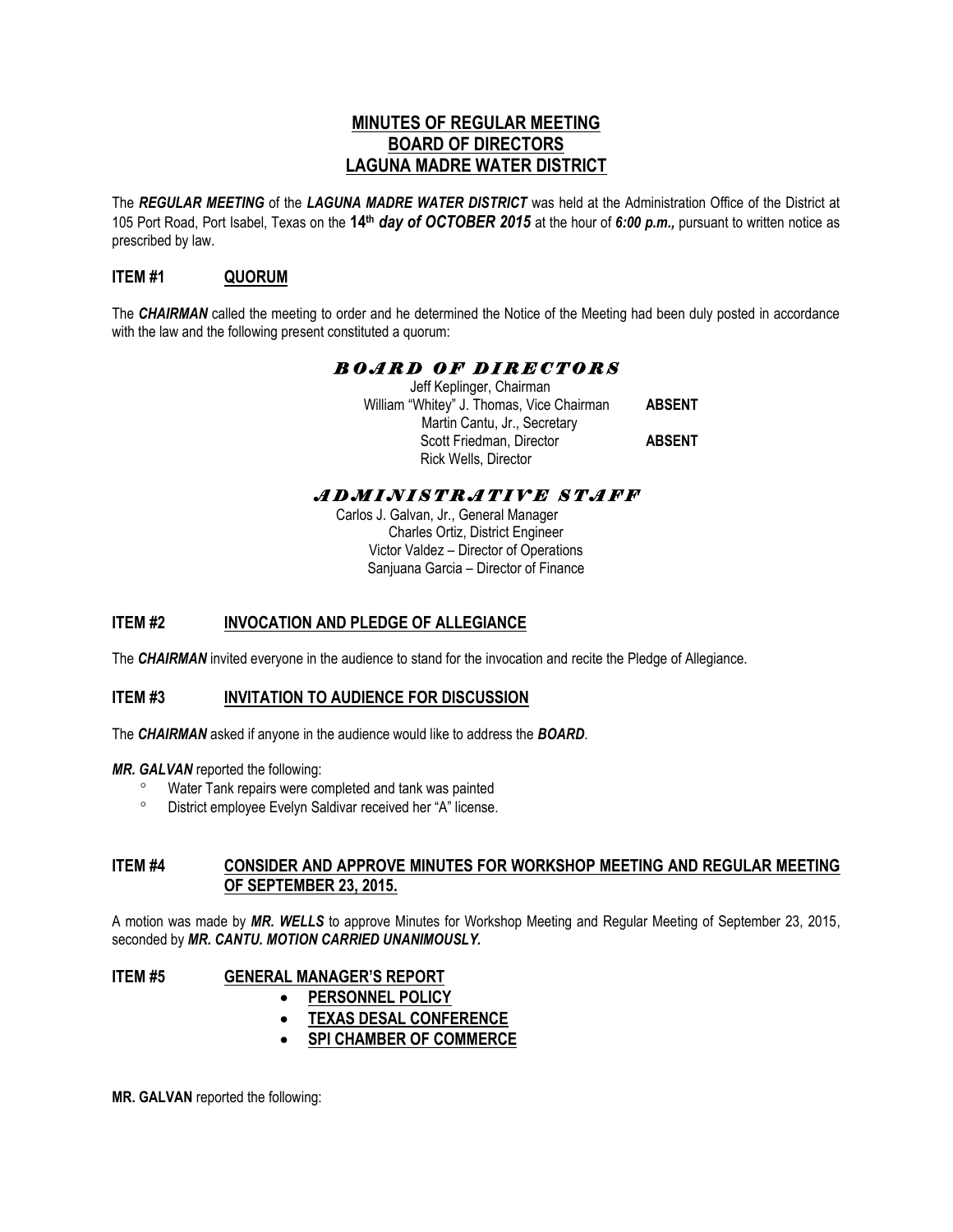- <sup>o</sup> Personnel Policy working with staff on updating the guidelines for mandatory certifications regulations, rules, and restrictions on licenses. Once Personnel Policy is updated it will be reviewed for Board approval.
- <sup>o</sup> Reviewed the highlights from the Texas Desal Conference in Austin.
- LMWD participated in a SPI Chamber of Commerce conference function; Minnie Mata and Tavo Ochoa assisted sponsoring the LMWD booth. The District received an Appreciation Certificate for 24 years of commitment and support from SPI Chamber of Commerce.

## **ITEM #6 DISTRICT ENGINEER'S REPORT**

- **RAW WATER SERVICE TO PORT ISABEL LITTLE LEAGUE**
- **PORT ISABEL WATER RECLAMATION FACILITY STUDY**
- **WATER PLANT 2 CONSTRUCTION PROGRESS**

**MR. ORTIZ** handed out printed copies on Raw Water Service to Port Isabel Little League, a spreadsheet showing a two year history for two accounts (2" Irrigation Meters). Based on the two year history if converted to raw water it demonstrated a savings of \$7,000.00 a year.

**MR. ORTIZ** reported the following for Water Reclamation Facility Study:

- Handed out copies of the latest draft that was submitted for review and comment letter
- Will be eligible for Construction funding and grants

**MR. ORTIZ** reported on the Water Plant 2 Construction Progress:

- <sup>o</sup> Received good results for THM's testing's<br>Repairs peeded on Transfer nump motor the
- Repairs needed on Transfer pump motor that's out of warranty

### **ITEM #7 DIRECTOR OF OPERATION'S REPORT**

### **MONTHLY REPORT**

**MR. VALDEZ** reported the following for the month of September:

- <sup>o</sup> 2 Water Taps and 2 Sewer Taps; and 7 meters were swapped
- <sup>o</sup> Wastewater Line Project was completed in Laguna Vista
- <sup>o</sup> Raw water line on 803 will begin in November
- $\degree$  LS #17 resurfacing will be completed in a week
- <sup>o</sup> Cleaning of the Storm Drains in SPI was completed
- Blower needs to be repaired quote for repairs are \$26,000.00. New Blowers Cost \$15,000.00
- <sup>o</sup> Little League Project Piping on the District side is complete and electrical almost completed
- Saida I is having internal problems and Unit #33 assisted

### **ITEM #8 DIRECTOR OF FINANCE REPORT**

- **AUDIT COMMITTEE MEETING UPDATE**
- **TCDRS PRESENTATION**

**MRS. GARCIA** reported the Audit Committee Meeting met on 9/26/15; and the Audit will take about two weeks.

TCDRS Presentation- Any Board Member interested in presentation will contact Mr. Galvan

## **ITEM # 9 CONSIDER AND REMOVE FROM THE TABLE THE FOLLOWING ITEM TABLED ON THE BOARD MEETING OF SEPTEMBER 23, 2015**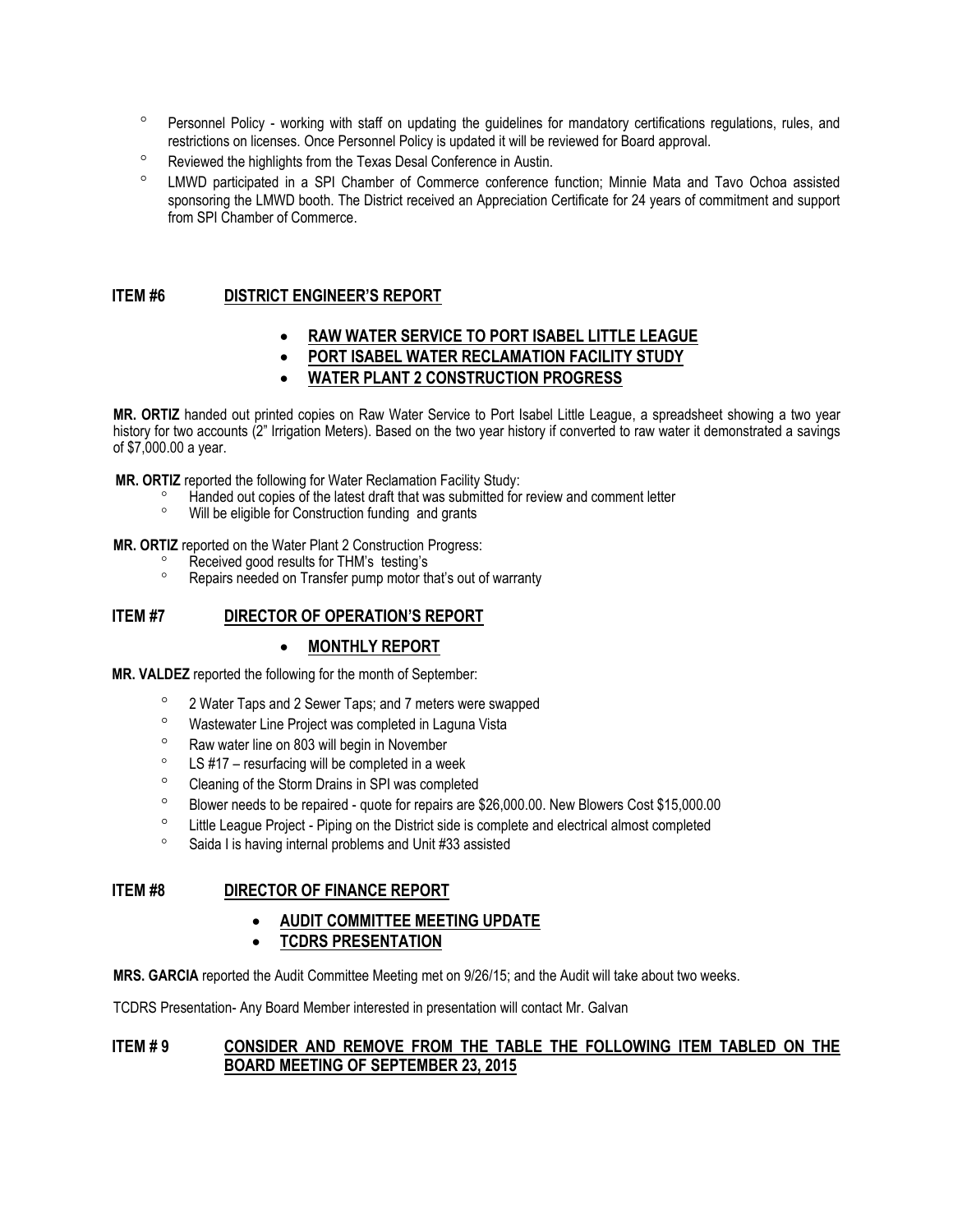### **CONSIDER AND APPROVE RENEWAL CONTRACT FOR IT SERVICES WITH ORBIT BROADBAND**

A motion was made by *MR. WELLS* to remove item from the table for discussion, seconded by *MR. CANTU. MOTION CARRIED UNANIMOUSLY.*

#### **ITEM #10 CONSIDER AND APPROVE RENEWAL CONTRACT FOR IT SERVICES WITH ORBIT BROADBAND**

The total compensation for agreement will be \$39,060.00 per year for IT Services with Orbit Broadband.

A motion was made by *MR. CANTU* to approve renewal contract for IT Services with Orbit Broadband, seconded by *MR. WELLS. MOTION CARRIED UNANIMOUSLY.* 

#### **ITEM #11 CONSIDER AND REMOVE FROM THE TABLE THE FOLLOWING ITEM TABLED ON THE BOARD MEETING OF SEPTEMBER 23, 2015**

#### **CONSIDER AND APPROVE PURCHASE OF MICROSOFT SERVER TO IMPROVE EMAIL SECURITY**

A motion was made by *MR. WELLS* to remove item from the table for discussion, seconded by *MR. CANTU. MOTION CARRIED UNANIMOUSLY.*

#### **ITEM #12 CONSIDER AND APPROVE PURCHASE OF MICROSOFT SERVER TO IMPROVE EMAIL SECURITY**

A motion was made by *MR. CANTU* to approve purchase of Microsoft serve r to improve email security, seconded by *MR. WELLS. MOTION CARRIED UNANIMOUSLY.* 

### **ITEM #13 CONSIDER AND APPROVE 48-MONTH LEASE WITH ARCHER BUSINESS SYSTEMS, INC. THROUGH BUY BOARD PROCUREMENT)**

A motion was made by *MR. CANTU* to approve 48-month lease with Archer Business Systems, Inc. through Buy Board Procurement, seconded by *MR. WELLS. MOTION CARRIED UNANIMOUSLY.* 

#### **ITEM #14 CONSIDER AND APPROVE DEPARTMENTAL BUDGET AMENDMENT FOR FY 2014-2015**

The Departmental Budget Amendment for FY 2014-2015 was approved through Resolution No. 126-10-115 Adopting Amendment No. 2 Amending the Budget for Fiscal Year 2014-2015 of the Laguna Madre Water District updating all Revenues and Expenditures.

A motion was made by *MR. WELLS* to approve Departmental Budget Amendment for FY 2014-2015, seconded by *MR. CANTU. MOTION CARRIED UNANIMOUSLY.*

### **ITEM #15 CONSIDER AND APPROVE UNAUDITED FINANCIAL STATEMENTS FOR THE MONTH OF SEPTEMBER 2015**

A motion was made by *MR. WELLS* to approve Unaudited Financial Statements for the month of September 2015 as submitted, seconded by *MR. CANTU. MOTION CARRIED UNANIMOUSLY.*

#### **ITEM #16 CONSIDER AND APPROVE INVESTMENT REPORT AS OF SEPTEMBER 30, 2015**